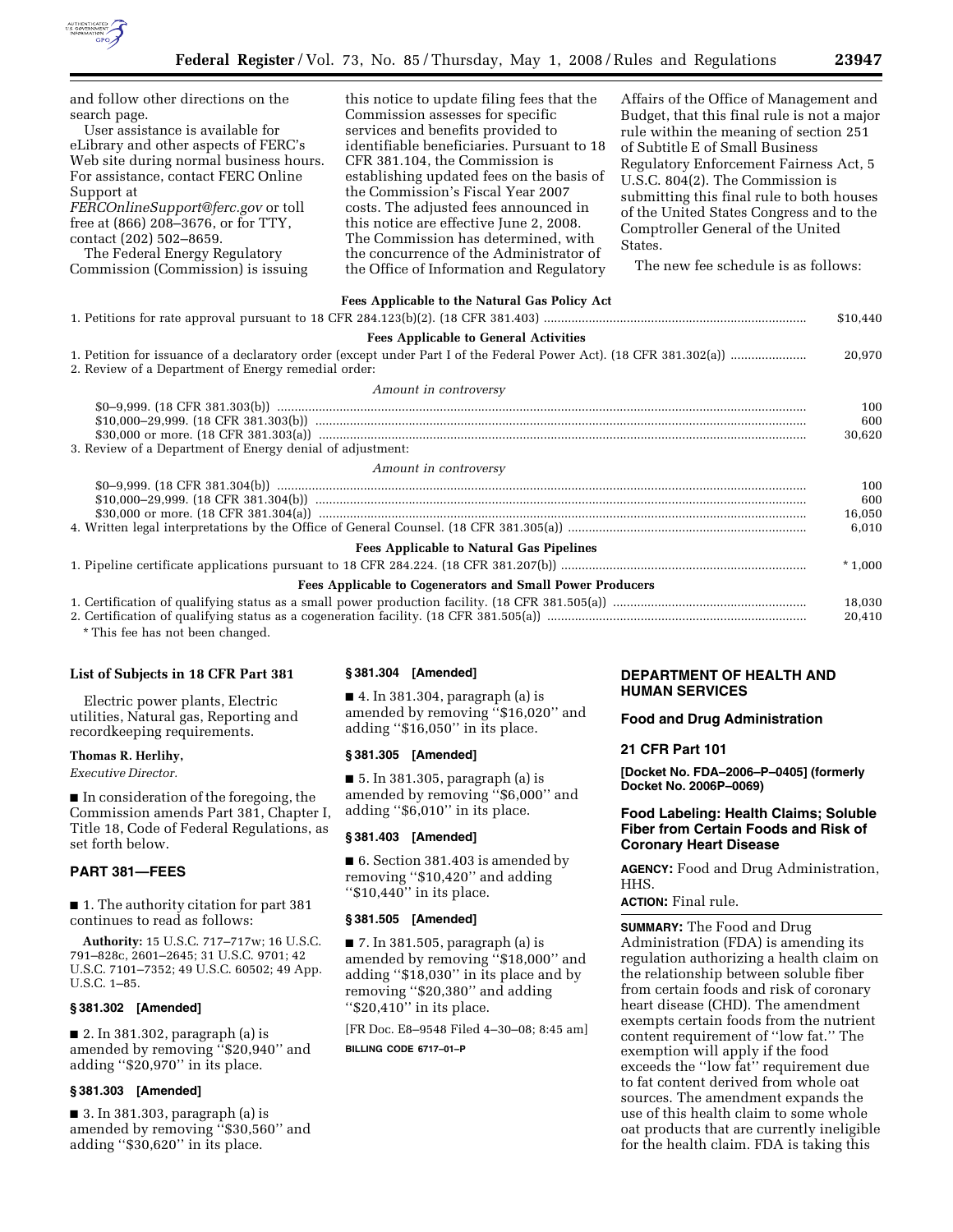action in response to a petition submitted by the Quaker Oats Co. **DATES:** This final rule is effective May 1, 2008.

**FOR FURTHER INFORMATION CONTACT:**  Vincent de Jesus, Center for Food Safety and Applied Nutrition (HFS–830), Food and Drug Administration, 5100 Paint Branch Pkwy., College Park, MD 20740, 301–436–1774.

## **SUPPLEMENTARY INFORMATION:**

## **I. Background**

In the **Federal Register** of February 6, 2007 (72 FR 5367), FDA published a proposed rule to amend the regulation authorizing a health claim on the relationship between soluble fiber from certain foods and risk of CHD. FDA proposed to amend the CHD health claim at § 101.81 (21 CFR 101.81) so that foods that exceed the nutrient content requirement in § 101.62 for ''low fat'' due to fat content derived from whole oat sources (i.e., oat bran, rolled oats, whole oat flour, and oatrim) listed in § 101.81(c)(2)(ii)(A) would be eligible to bear the health claim. Specifically, FDA proposed to amend  $\S 101.81(c)(2)(iii)(C)$ by removing the phrase, ''low fat'' food and creating a new  $\S 101.81(c)(2)(iii)(D)$ to specify that the food shall meet the "low fat" food requirement, unless the food exceeds this requirement due to fat content derived from whole oat sources listed in § 101.81(c)(2)(ii)(A). FDA issued this proposed rule in response to a health claim petition submitted by the Quaker Oats Co. (the petitioner) on November 7, 2005, under section 403(r)(4) of the Federal Food, Drug, and Cosmetic Act (the act) (21 U.S.C. 343(r)(4)). Section 403(r)(3)(B)(i) of the act  $(21 \text{ U.S.C. } 343(\text{r})(3)(\text{B})(i))$  states that the Secretary of Health and Human Services (the Secretary) (and, by delegation, FDA) shall issue regulations for health claims if the Secretary determines, based on the totality of publicly available scientific evidence, that there is significant scientific agreement that the claim is supported by such evidence (see also 21 CFR 101.14(c)). Section  $403(r)(4)$  of the act sets out the procedures that FDA is to follow upon receiving a health claim petition. FDA filed the petition for comprehensive review in accordance with section  $403(r)(4)$  of the act on February 15, 2006.

In regulations authorizing CHDrelated health claims, FDA has required, with a few exceptions, that foods bearing such claims meet the ''low fat'' criterion defined by  $\S 101.62(b)(2)$ ,<sup>1</sup> the

''low saturated fat'' criterion defined by § 101.62(c)(2), and the ''low cholesterol'' criterion defined by § 101.62(d)(2) (see authorized claims in 21 CFR 101.75, 101.77, 101.81, 101.82, and 101.83) rather than applying the total fat, saturated fat, and cholesterol content disqualifying levels specified in the general requirement for health claims (§ 101.14(a)(4)). The ''low fat'' criterion is currently applied to the soluble fiber from certain foods and CHD health claim in § 101.81(c)(2)(iii)(C).

Prior to the publication of this final rule, foods such as Quaker Oats Co.'s flavored reduced sugar instant oatmeal products were ineligible for the soluble fiber from certain foods and CHD health claim because these products did not meet the ''low fat'' criterion, whereas its flavored, unmodified instant oatmeal product containing the same amount of rolled oats and fat, but 12 grams (g) more sugar, per packet does meet the criterion. The removal of sugar from the flavored unmodified instant oatmeal product resulted in more whole oats (and thus fat from whole oats) per RACC. Thus, these food products were not eligible to bear the soluble fiber from certain foods and CHD health claim because these foods exceed the ''low fat'' criterion due to the fat contained in the whole oat source.

In the proposed rule, FDA stated that a food product that contains any fat from ingredients other than whole oat sources would not be exempt from the ''low fat'' requirement. However, FDA asked for comment on whether whole oat food products that contain sources of fat other than whole oat sources should be exempt from the ''low fat'' requirement and, if so, how much and what types(s) of fat contributed by these sources would be acceptable (72 FR 5367 at 5370).

FDA solicited comments on the proposed rule. The comment period closed on April 23, 2007. The agency received eight responses, each containing one or more comments, to the proposed rule. The comments were from trade associations, industry, a health professional organization, a foreign government, and consumers. Most of the comments supported the proposed amendment. One comment raised issues that were outside the scope of this rulemaking and will not be discussed in this document. The remaining comments and the agency's responses are discussed below.

(Comment 1) One comment opposed FDA exempting whole oat food products from the ''low fat'' requirement, but did not provide any specific information or data in support of its position.

(Response) The agency disagrees with this comment. FDA believes that the consumption of foods containing whole oat products is helpful in reducing the risk of CHD, and the amount by which the fat content derived solely from whole oat sources may exceed the low fat criterion would not be very significant and is not likely to be a health concern. Moreover, the exemption does not cover a food product that contains any fat from ingredients other than whole oat sources and granting this exemption will provide consumers more choices of whole oat products (72 FR 5367 at 5370). The comment did not provide any information or data in support of its position.

(Comment 2) One comment opposing the proposed rule argued that granting the exemption would be the same as saying that full fat whole oatmeal cookies could reduce the risk of heart disease.

(Response) The agency disagrees with the comment. As discussed in the proposed rule, only a limited number of products would be newly eligible to bear the claim (72 FR 5367 at 5372). Under the new exemption, a food must meet the ''low fat'' requirement ''unless the food exceeds this requirement due to fat content derived from whole oat sources'' (§ 101.81(c)(2)(iii)(D)). The products eligible to bear the claim would not contain any fat from sources other than the fat inherent in the whole oat sources. Food products that are typically made with other fat sources, such as cookies, would likely be ineligible for the claim.

(Comment 3) One comment opposing the proposed rule was concerned that the exemption allowing an exception to a marketing claim for a single food product that has been modified would confuse consumers.

(Response) FDA disagrees with the comment. Consumers will not be confused by this exemption because it does not apply only to a single food product. The final rule merely expands the use of this health claim to cover any whole oat product that was previously ineligible for the claim due to the fat derived from the whole oat source. The food product described in the petition only serves as an example of a consequence that was not intended

<sup>1</sup> ''Low fat'' food is defined in § 101.62(b)(2) as follows: (1) A food that has a RACC greater than 30

g or greater than 2 tablespoons and contains 3 g or less of fat per RACC; or (2) a food that has a RACC of 30 g or less or 2 tablespoons or less and contains 3 g or less of fat per reference amount customarily consumed (RACC) and per 50 g of food.

Further, under § 101.62(b)(3), meal products and main dish products (as defined in  $\S 101.13(1)$  and § 101.13(m) respectively) are "low fat" if they contain 3 g or less of total fat per 100 g and not more than 30 percent of calories from fat.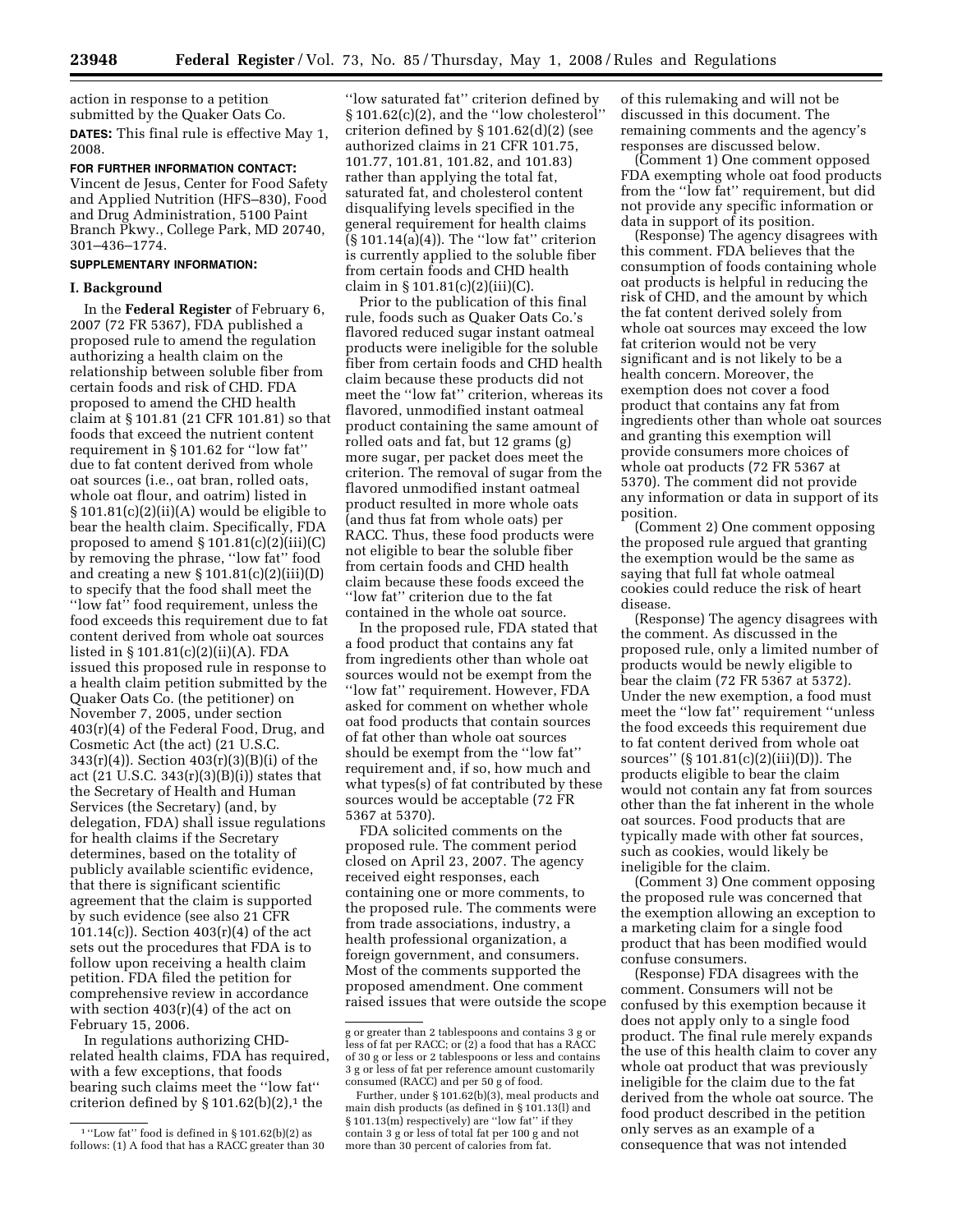(reduction of sugar leading to ineligibility for the claim) in the authorization of the original health claim. The agency wishes to eliminate this unintended consequence and allow consumers access to information about the health benefits of whole oat sources.

(Comment 4) One comment stated that any health claim related to CHD should meet requirements of ''low soluble fibre, low saturated fat, and low cholesterol.'' The comment did not provide any specific information or data in support of its position.

(Response) Foods eligible for CHDrelated health claims are currently required to meet the definition of ''low fat," "low saturated fat," and "low cholesterol,'' unless specifically exempted (see 21 CFR 101.75 (dietary saturated fat and cholesterol and CHD)), 21 CFR 101.77 (fruits, vegetables, and grain products containing fiber and CHD), § 101.81 (soluble fiber and CHD), 21 CFR 101.82 (soy protein and CHD), and 21 CFR 101.83 (plant sterol/stanol esters and CHD)). This final rule does not change the nutrient content requirements for ''low saturated fat,'' ''low fat,''or ''low cholesterol'' found in these CHD-related health claims. The agency notes that the soy protein and CHD health claim also contains an exemption for the ''low fat'' requirement. Specifically, the soy protein and CHD health claim requires the food to meet the nutrient content requirement for ''low fat'' found in § 101.62 ''unless it consists of or is derived from whole soybeans and contains no fat in addition to the fat inherently present in the whole soybeans it contains or from which it is derived'' (§ 101.82(c)(2)(iii)(C)).

Contrary to what the comment infers, foods are not required to meet any soluble fiber requirements to bear a CHD-related health claim except in the specific case where fiber has been declared as the substance that is the subject of the claim (i.e., the fruits, vegetables, and grain products containing fiber and CHD-related health claim found at § 101.77 and the health claim discussed in this rule). Even in these cases, the fiber requirement is to meet certain fiber levels, not to keep the fiber (soluble or otherwise) ''low.'' The agency has determined in these CHDrelated health claims that diets that are low in saturated fat and cholesterol and that include soluble fiber from certain foods may reduce the risk of CHD (see §§ 101.77(a) and 101.81(a) for explanations of the relationship between diets low in saturated fat and cholesterol that contain fiber). Therefore for these CHD-related health claims, the goal is to encourage the consumption of

fiber-rich foods, and not to limit the amount of fiber in the food as the comment suggests.

(Comment 5) Two comments requested that FDA extend the exemption from the ''low fat'' requirement to other beta-glucancontaining food products, specifically whole grain barley, dry milled barley, and other barley products.

(Response)  $\widetilde{\text{FDA}}$  is not now exempting other beta-glucan-containing food products from the ''low fat'' nutrient content requirement. As discussed in the proposed rule, it is possible that a product could exceed the maximum total fat permitted under the ''low fat'' requirement solely due to fat from whole oat sources. The total fat content of whole oat sources can be as high as 7.0 g per 100 g, whereas other cereal grain products are lower in fat. ''Whole oats contain a higher amount of total fat than barley (2.3 g per 100 g) or other cereal grains such as whole wheat (1.9 g per 100 g whole wheat flour), rice (2.9 g per 100 g brown rice) or corn (1.2 g per 100 g dry corn grits)'' (72 FR 5367 at 5369). As a result of these nutrient compositions, it is likely that additional cereal grain food products on the market consisting of other cereal grains (and not including other sources of fat) would already meet the ''low fat'' requirement for the soluble fiber claim and would not require any exemption to this requirement. The agency is aware, however, that advances in food technology (such as the reduction of sugar in oatmeal products) can lead to consequences unintended by the original health claim, and in those cases, the agency can be petitioned under section  $403(r)(4)$  of the act to address the issue in rulemaking.

(Comment 6) Two comments requested that FDA eliminate the ''low fat'' requirement for this health claim based on the latest 2005 *Dietary Guidelines for Americans* science and dietary recommendations. The comments recommended that a ''moderate'' level of fat should be the requirement that foods eligible for the claim should have to meet. This change, the comments noted, could allow food products eligible to bear the claim to contain as much as 13 g total fat (the total fat disqualifying level). In support of their position, the comments pointed out that the 2005 *Dietary Guidelines for Americans* do not require that diets be low in fat.

(Response) FDA is not revising the rule as requested by the comment. Section  $101.81(c)(2)(iii)(C)$  states that a food eligible to bear a soluble fiber and CHD health claim must meet the nutrient content requirements in

§ 101.62 for a ''low saturated fat,'' ''low cholesterol,'' and ''low fat'' food. ''Low saturated fat," "low cholesterol," and ''low fat'' are nutrient content claims defined by regulation (§ 101.62). ''Moderate fat'' is not defined by regulation nor was defining this term foreshadowed in the proposal. However, any interested person can petition the agency to define and authorize a new nutrient content claim for ''moderate fat" under section  $403(r)(4)$  of the act.

(Comment 7) One comment requested that FDA exempt fat from fortificants (e.g., vitamin A palmitate) from the ''low fat'' requirement because the amount of fat from fortificants would likely be ''inconsequential.''

(Response) FDA is not granting the requested exemption. The agency asked for comment in the proposed rule about whether to exempt whole oat products that contain sources of fat other than whole oat sources and, if so, how much and what type(s) of fat contributed by these sources would be acceptable. However, FDA did not receive, nor does it have, sufficient data regarding fortificants, such as vitamin A palmitate, to determine if whole oat foods that contain sources of fat from fortificants should be exempted from the ''low fat'' requirement.

Although FDA is not now revising the rule to include fat from fortificants as a source of fat eligible for the exemption from the ''low fat'' requirement, any interested person can petition the agency for such an exemption under section  $403(r)(4)$  of the act.

(Comment 8) One comment requested that FDA confirm the nutrient composition values for total fat because the USDA National Nutrient Database has been updated since the proposal was published in February 2007.

(Response) The agency has confirmed that the values for fat composition of the grains cited in the proposed rule (i.e., about 6.9 g per 100 g for whole oats (same as whole oat flour), 6.3 g per 100 g for rolled oats, and 7.0 g per 100 g for oat bran) have remained unchanged in the newest release of the USDA National Nutrient Database for Standard Reference, Release 20 (Ref. 1).

(Comment 9) One comment suggested that FDA also provide exemptions to the per 50 g provision of the ''low fat'' requirement for foods with small serving sizes. The comment stated that products should not need to meet the ''low fat'' criteria on a per 50 g basis in addition to a per RACC and labeled serving size basis since products with small serving sizes (e.g., ready-to-eat cereals) would not be eligible for the health claim.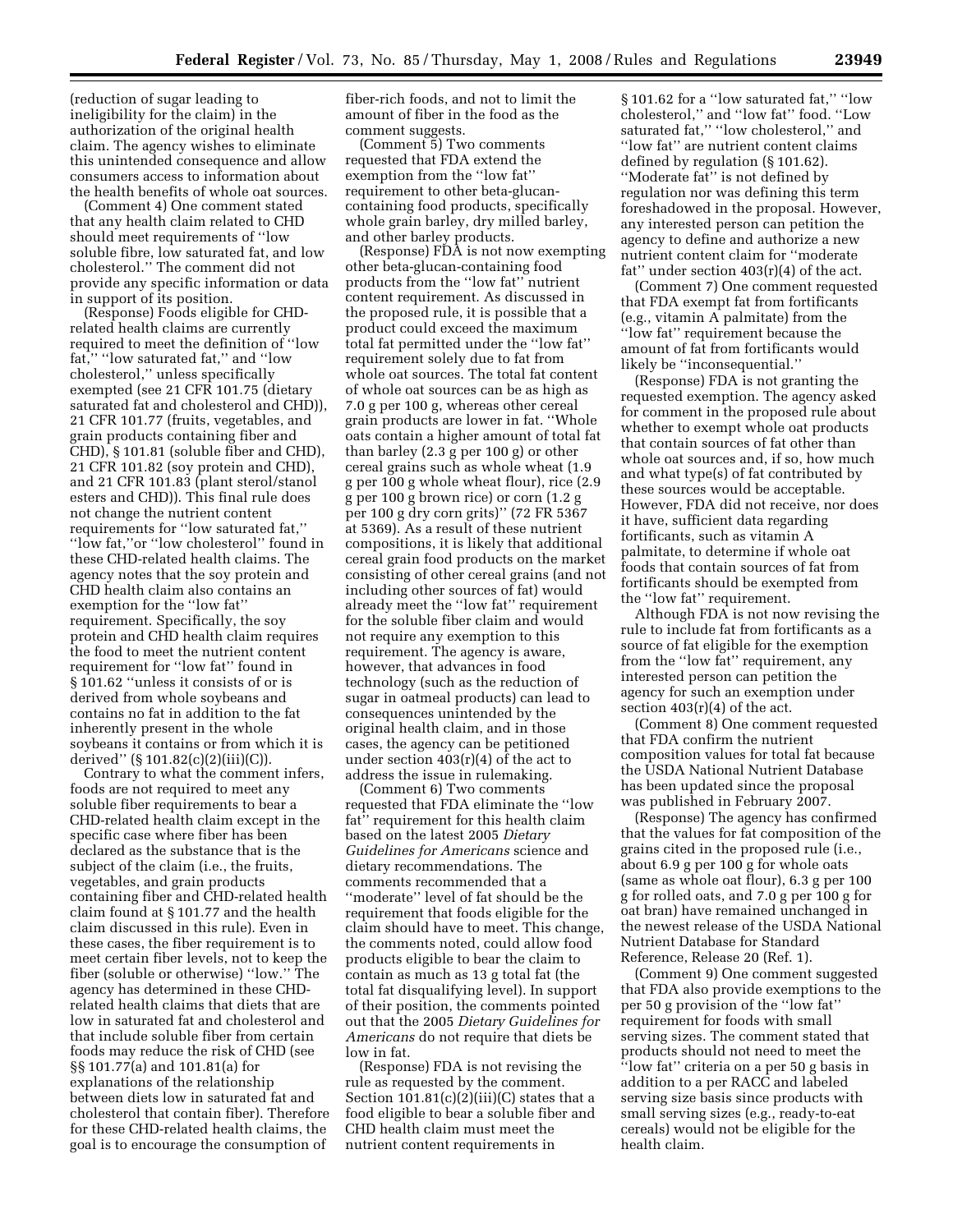(Response) FDA advises that the exemption to the ''low fat'' requirement is not restricted by this final rule to food products with typical serving sizes. If a whole oat food product with a small serving size of 30 g or less or 2 tablespoons or less exceeds the ''low fat'' requirement on a 50 g basis due to fat derived solely from the whole oat source, it is exempted from the ''low fat'' requirement as well.

Given the information discussed in the preamble to the proposed rule and the absence of contrary information in the comments, FDA is adopting as a final rule, without change, the proposed amendment to § 101.81 to exempt certain foods from the nutrient content requirement of ''low fat'' if the food exceeds this requirement due to fat content derived from whole oat sources.

#### **II. Analysis of Economic Impacts**

FDA has examined the impacts of the final rule under Executive Order 12866, the Regulatory Flexibility Act (5 U.S.C. 601–612), and the Unfunded Mandates Reform Act of 1995 (Public Law 104–4). Executive Order 12866 directs agencies to assess all costs and benefits of available regulatory alternatives and, when regulation is necessary, to select regulatory approaches that maximize net benefits (including potential economic, environmental, public health and safety, and other advantages; distributive impacts; and equity). The agency does not believe that this final rule is an economically significant regulatory action as defined by the Executive order.

The Regulatory Flexibility Act requires agencies to analyze regulatory options that would minimize any significant impact of a rule on small entities. Because this final rule allows new voluntary behavior and imposes no additional restrictions on current practices, the agency certifies that this final rule will not have a significant impact on a substantial number of small entities.

Section 202(a) of the Unfunded Mandates Reform Act of 1995 requires that agencies prepare a written statement, which includes an assessment of anticipated costs and benefits, before finalizing ''any rule that includes any Federal mandate that may result in the expenditure by State, local, and tribal governments, in the aggregate, or by the private sector, of \$100,000,000 or more (adjusted annually for inflation) in any one year.'' The current threshold after adjustment for inflation is \$127 million, using the most current (2006) Implicit Price Deflator for the Gross Domestic Product. FDA does not expect this final rule to result in any 1-year

expenditure that would meet or exceed this amount.

### *A. The Need for Regulation*

Current 21 CFR 101.81 authorizes a health claim on foods for the relationship between soluble fiber from certain foods and reduced risk of CHD. One of the requirements for the claim is the nutrient content requirement for ''low fat.'' In order to bear the claim, foods must contain no more than 3 g of fat per RACC. The RACC for plain oatmeal is 40 g dry weight and the RACC for flavored, sweetened oatmeal is 55 g dry weight, assuming that 15 g of sugar is added. The amount of fat in 40 g of rolled oats is just below 3 g, mostly polyunsaturated fatty acids and monounsaturated fatty acids. A recently introduced flavored reduced-sugar oatmeal does not meet the criterion of 3 g or less of fat per 55 g dry weight. Because the amount of added sugar in this reduced-sugar oatmeal is less than 15 g, the proportional amount of fat, essentially all from whole oats, is slightly more than 3 g of fat per 55 g of the product compared to the sweetened oatmeal, even though the total amount of fat in both the sweetened and reduced-sugar oatmeal products is the same.

The ineligibility of reduced-sugar oatmeal for this health claim due to less added sugar is an unintended consequence of the regulation. The current regulation, without amendment, causes a distortion in the market, where products are essentially penalized for adding less sugar or filler. In certain instances where two products are identical at the package level, except for the amount of sugar added, only the product with more sugar is able to carry the CHD health claim because the product with less sugar has more oats per RACC and exceeds the ''low fat'' requirement. The final rule is needed to remove this unintended consequence.

### *B. Regulatory Options Considered*

The final rule amends the regulation authorizing a health claim on the relationship between soluble fiber from certain foods and risk of CHD. The amendment exempts certain foods from the nutrient content requirement of "low fat". The exemption applies if the food exceeds this requirement due to fat content derived from certain oat sources.

In drafting this rule, FDA considered two regulatory alternatives in addition to the final rule. The agency considered the following alternatives: (1) No additional regulatory action and (2) general relaxation of the total fat requirement, while keeping in place

restrictions on saturated fat and cholesterol. This final rule will not be an economically significant regulatory action. FDA is not quantitatively estimating the benefits and costs of the regulatory alternatives to the final rule. In what follows, FDA qualitatively compares the costs and benefits of the regulatory options to the costs and benefits of the final rule.

*1. Option one*. The first option considered is no action. As stated earlier, the current rule as it stands causes an unintended distortion in the market. Consumers have a higher than necessary search cost to find products that are both reduced in sugar and that have similar attributes of those currently carrying the CHD claim. Furthermore, taking no action stifles the innovation of new products that have all of the attributes of those with the CHD claim and that are reduced in sugar.

2. *Option two*. A second alternative to the final rule is a general relaxation of the total fat requirement from all fat sources for all products covered by the rule, while keeping in place restrictions on saturated fat and cholesterol. Relaxing the restriction for total fat from whole oat sources will not dampen the signal of the CHD claim (i.e. it will not reduce the clarity of the message that products bearing that claim in their labeling may reduce the risk of CHD), whereas a general relaxation of total fat from all fat sources in such products may have a deleterious effect in that the fat content may be excessive and increase the risk of CHD and negate the health benefits from the beta-glucan soluble fiber sources. The total fat content is about 6.9 g per 100 g for whole oats (same as whole oat flour) (Ref. 1), 6.3 g per 100 g for rolled oats (Ref. 1), 7.0 g per 100 g for oat bran (Ref. 1), and 2.1 g per 100 g for oatrim (Ref. 2). Whole oats contain a higher amount of total fat than barley (2.3 g per 100 g) or other cereal grains such as whole wheat (1.9 g per 100 g whole wheat flour), rice (2.9 g per 100 g brown rice) or corn (1.2 g per 100 g dry corn grits) (Ref. 1). However, most whole oat products that are essentially all whole oats meet the ''low fat'' requirement unless fat from other sources are added. For some products that do not meet the ''low fat'' requirement due to fat from whole oat sources, the amount of fat exceeding the ''low fat'' requirement may be small. For example, if a flavored sweetened oatmeal product were made almost entirely of whole oats, the total fat content of this product would not exceed 4 g per 55 g of RACC.

Further, whole oats contain 1.2 g saturated fatty acids, 2.2 g monounsaturated fatty acids, and 2.5 g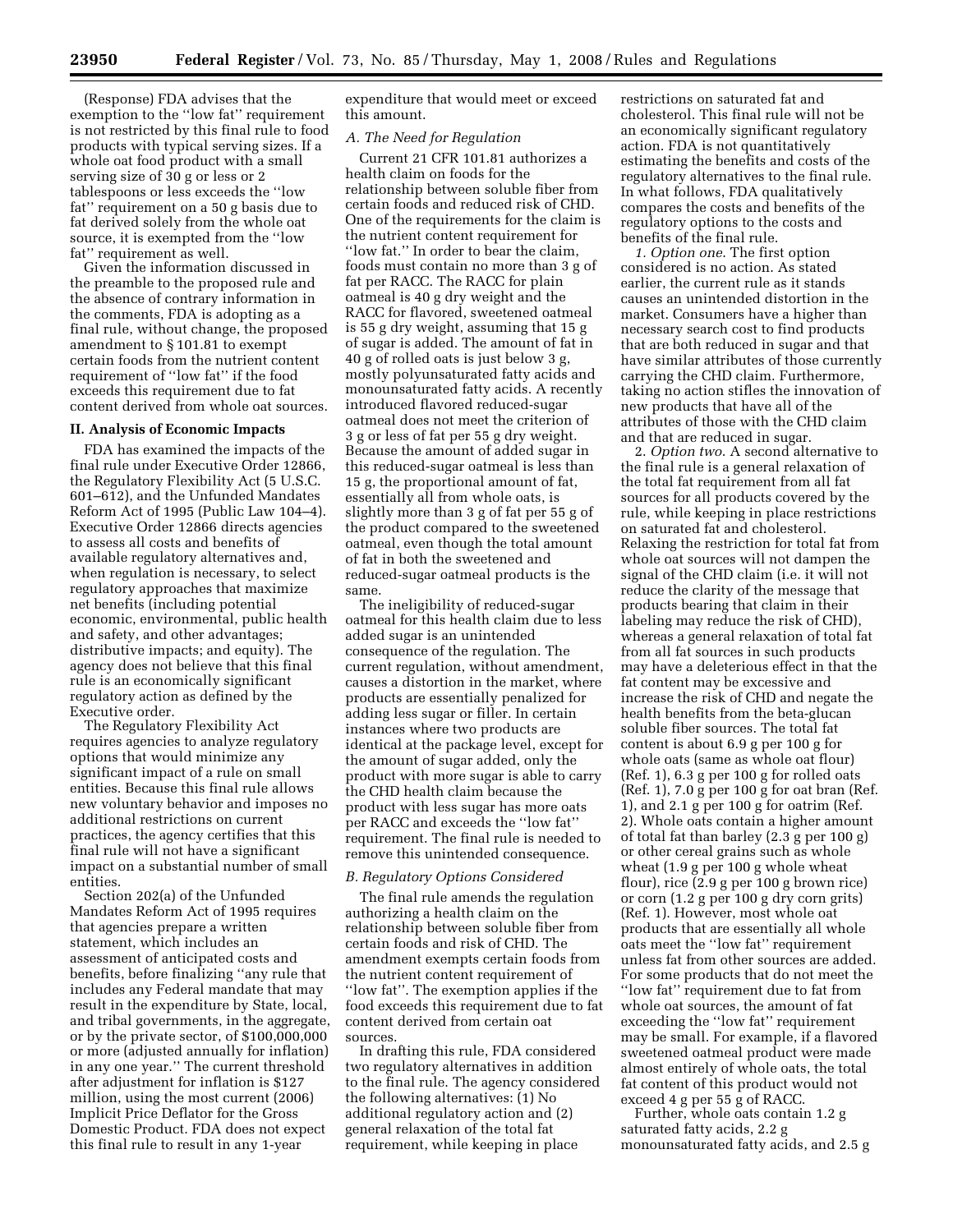polyunsaturated fatty acids per 100 g (Ref. 1), and thus, polyunsaturated and monounsaturated fatty acids are the predominant types of fat in whole oats. Whole oats do not contain cholesterol. The *2005 Dietary Guidelines for Americans* (Ref. 3) recommends total fat intake be kept between 20 to 35 percent of calories, with most fats coming from sources of polyunsaturated and monounsaturated fatty acids, and less than 10 percent of calories from saturated fatty acids, and cholesterol intake be kept at less than 300 mg/day. Thus, the fat profile of whole oats is consistent with the *2005 Dietary Guidelines for Americans*  recommendation of a moderate amount of total fat with most sources coming from polyunsaturated and monounsaturated fatty acids, and limiting intake of saturated fatty acids and cholesterol. Relaxing the total fat requirement for fat from whole oats will not have a negative health effect, and will allow the CHD claim to retain clarity when directing consumers to products consistent with a diet that is low in saturated fat and cholesterol, and high in soluble fiber.

Relaxing the total fat requirement for fat from all fat sources in whole oat products may weaken the CHD claim signal that products bearing that claim in their labeling may reduce the risk of CHD. Under this scenario, products carrying the CHD claim could contain up to 13 g of fat per 55 g serving (i.e., the total fat disqualifying level for an individual food). The total fat disqualifying level is the level of total fat in a food above which the food will be disqualified from making a health claim (§ 101.14(a)(4)). Unlike whole oat sources, other products may have significantly more than the 3 g of fat per RACC that is the current total fat allowance for products carrying the CHD claim, and some may even approach the 13 g per RACC. Consumers using these products could easily increase their fat intake to levels above those recommended by the *2005 Dietary Guidelines for Americans* (Ref. 3). Furthermore, under current regulation that only stipulates disqualifying levels for saturated fat, cholesterol, and total fat, some of the increased fat intake could include *trans* fat.

The potential health benefits would therefore be lower and the costs higher under this option than under the final rule.

## *C. The Final Rule*

This section details the costs and benefits of the final rule. The baseline in this case is the current rule, option one listed above, so the benefits of the

final rule are derived from an increase in the number of products consumers have to choose from that carry the CHD claim. The costs of the final rule are the health effects associated with the potential net increase in fat intake and the new labeling costs if a manufacturer decides to voluntarily use the health claim.2

## 1. Coverage of the rule

Because much of the information required to assess whether a product will qualify for the CHD claim is not required on the Nutrition Facts label, FDA does not know with certainty how many products currently marketed will be affected by the final rule.<sup>3</sup> Furthermore, FDA cannot predict how many new products will be introduced because of the final rule.

In estimating the baseline number of products, FDA identified five products in the 2001 Food Label and Package Survey (FLAPS) (Ref. 4) that use the fiber related CHD claim. Of these products, three are hot cereals, one is a cold cereal, and one is wheat germ. Wheat germ products will not be affected by the final rule. Other types of products containing whole oats, such as cereal and snack bars, muffins, and cookies, will also not likely be affected by the final rule, as these products typically contain fat from sources other than whole oat sources, and would not be eligible to carry the CHD claim.

FLAPS is only a sample of all of the products available on the market. The five hot cereal products sampled made up 90 percent of all hot cereal sales in 2001. Therefore, it is possible that one or two products on the market that carry the CHD claim in 2001 were missed by the survey. The 6 cold cereals sampled made up only 18 percent of all cold cereal sales in 2001. Assuming the sample is representative implies that six or more products carrying the CHD claim were not included in the survey. Since 2001, new products carrying the claim may have entered the market and some products may have dropped out.

Through a search of the web and local grocery stores, FDA identified a single ''lower sugar'' hot cereal product that

does not currently qualify for the CHD claim, but might under the final rule. The company that produces this product also produces two other ''lower sugar'' hot cereal products that qualify for the claim under the current rule. Beyond this single product, it is difficult to accurately predict how many products will be developed that would qualify for the claim under the final rule. Other ''lower sugar'' flavors might be developed. Furthermore, ''no sugar added'' products could be developed that could qualify for the CHD claim. Based on the current, limited information, FDA estimates that between one and ten current and future products will be affected by this final rule.

#### 2. Benefits

The principal benefits of the final rule are derived from an increase in the number of products consumers have to choose from that carry the CHD claim. Society benefits from the increased number of CHD claim products in two ways: (1) Increased consumer information and (2) a potential health benefit.

*a. Increased consumer information*. Consumers place a premium on products bearing a reduced CHD risk claim. That is, they value these products more than similar products not carrying the CHD claim. Part of this premium is due to a perceived health benefit. Part of it is also due to the fact that the CHD claim on the label, if consistent,4 This is where you want the beginning of your text to appear instantly gives the consumer a lot of information about the product and therefore reduces search costs. The final rule, for example, will greatly increase the efficiency of a consumer's search for a product that is lower in sugar and also has all the qualities of a product carrying the CHD claim.

*b. Potential health benefit*. If consumers substitute the new CHD claim products for less healthy alternatives, the final rule will have a positive health effect. If a consumer is currently eating a product daily that is ''lower in sugar'' but happens to be relatively high in saturated fat and cholesterol, that consumer could potentially enjoy better health by switching to the new ''lower in sugar'' product that also carries the CHD claim. For example, some evidence suggests that the risk of CHD may be decreased by more than 2 percent for every 1 g of

<sup>2</sup>As discussed in detail in section C.3 of this regulatory impact analysis, a firm will not choose to label its product with the CHD claim if the firm can not make up the cost in higher margins for its product, increased volume of sales, or a combination of the two. Further, consumers will not pay the higher margin, or CHD claim premium, if they do not value the product relatively more than other products not carrying the claim. This increase in consumer willingness to pay for the CHD claim, though not to be confused with health benefits, will offset the private cost of the new labels.

<sup>3</sup>For example, the source of the fat content is not required on the Nutrition Facts label.

<sup>4</sup> In section B.2 of this regulatory impact analysis, we assert that the relaxation of the total fat requirement for products made primarily of whole oats does not decrease the consistency or strength of the signal given by the CHD claim.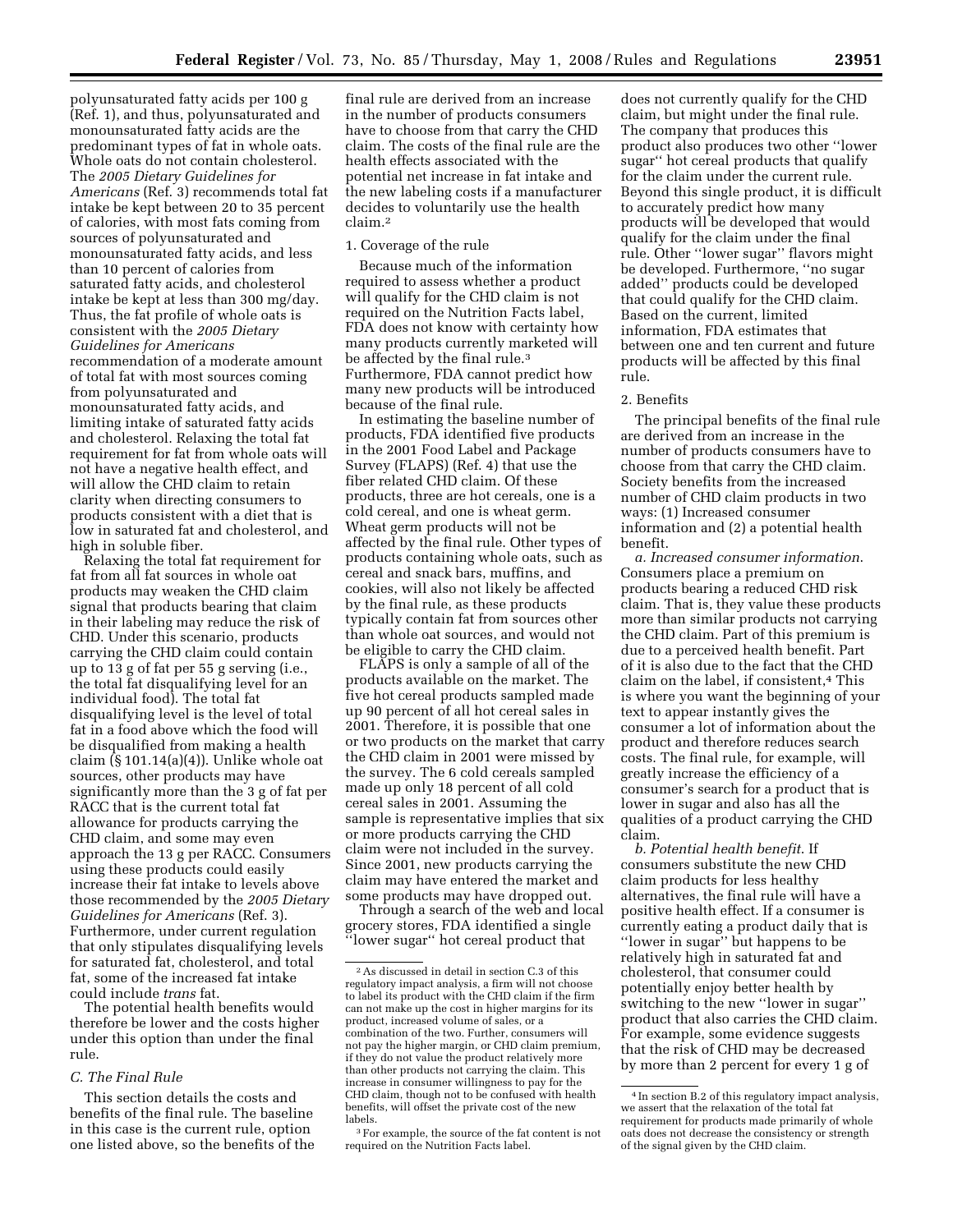oat bran consumed daily (Ref. 5). Without data allowing a prediction of consumer response, FDA cannot quantify this effect. Because the number of new products is likely to be small and the total dietary intake of consumers across the population is not likely to change drastically due to substitution between breakfast cereals, the health benefit is expected to be small.

#### 3. Costs

The principal costs of the final rule are the new labeling costs if a manufacturer decides to voluntarily use the health claim, and the possible negative health effect due to a potential increase in fat intake.

*a. Labeling costs*. Although voluntary labeling costs are necessarily less than the consumer premium placed on the products, it is useful to estimate the costs. Doing so gives a better idea of the costs generated and provides a lower bound to the total consumer utility gained from such products.

FDA used the 2004 Labeling Cost Model (Ref. 6) to calculate the potential new labeling costs produced by the final rule. The model calculates the cost of a new label based on the product type, label type, type of analytical and market tests necessary to develop the new label, compliance time, and inflation. Since the label is voluntary, firms can choose when to add the CHD label to their packaging and therefore can control the cost of the new label. If the firm chooses to immediately add the new label to the packaging, the full cost of redoing the label can be attributed to the CHD claim. Costs in this case will fall between \$4,900 and \$10,600 (mean = \$6,800) per unique product. Firms typically update their label about every 3 years. If firms add the CHD claim when they would normally update their label, the cost of adding the new information on the package approaches zero.

New products that are developed because of the final rule will not incur new labeling costs due to the CHD claim label. They will simply work the claim into their initial label development. Since FDA only identified one current existing product that may qualify for the CHD claim because of the relaxation of the total fat requirement in the final rule, the one time new labeling costs are estimated to be between zero and \$10,600.

*b. Potential increase in fat intake*. One other potential cost arises if total fat intake increases as a result of this claim. Total fat intake could either increase or decrease due to the final rule. Under the final rule, products carrying the CHD claim will on average contain more total fat than under the current rule. If there

is no substitution between CHD claim products and other products, then the total intake of mostly polyunsaturated and monounsaturated fats would increase slightly in the population currently consuming CHD claim products. There is no evidence that a small increase in unsaturated fatty acids due to increased consumption of whole oat sources, even for a person eating multiple servings daily, would cause a negative health effect. In fact, a person with such a diet would still easily fall within the recommended fat intake (Ref. 3). If there is substitution between other products and CHD claims products (for example, between CHD claims cereal and other cereals that are higher in fat), it is possible that new CHD claims products might actually cause a decrease in total fat consumption.

Due to the small number of products likely to make the CHD claim in the future, the health effect is likely to be small, but because some substitution from higher fat products is likely to occur, the health effect of the final rule with respect to fat intake will probably be positive.

### 4. Summary of Benefits and Costs

Benefits and costs of the final rule are likely to be small because few products will be affected. Voluntary labeling costs for those manufacturers who choose to use the health claim are small (less than a one-time cost of \$11,000) and necessarily less than the consumer premium placed on the products. Furthermore, it is likely that, with more product choices available bearing the CHD claim, there will be a net shift towards these products carrying the claim and away from other products. Although the size of this shift cannot be estimated with available data, it would result in a public health benefit.

#### **III. Environmental Impact**

FDA has determined under 21 CFR 25.32(p) that this action is of the type that does not individually or cumulatively have a significant effect on the human environment. Therefore, neither an environmental assessment nor an environmental impact statement is required.

## **IV. Paperwork Reduction Act of 1995**

FDA concludes that labeling provisions of this rule are not subject to review by the Office of Management and Budget because they do not constitute a ''collection of information'' under the Paperwork Reduction Act of 1995 (44 U.S.C. 3501–3520). Rather, the food labeling health claim on beta-glucan soluble fiber and CHD risk is a ''public disclosure of information originally

supplied by the Federal Government to the recipient for the purpose of disclosure to the public.'' (see 5 CFR  $1320.3(c)(2)$ ).

## **V. Federalism**

FDA has analyzed this final rule in accordance with the principles set forth in Executive Order 13132. FDA has determined that the rule will have a preemptive effect on State law. Section 4(a) of the Executive Order requires agencies to ''construe \* \* \* a Federal statute to preempt State law only where the statute contains an express preemption provision or there is some other clear evidence that the Congress intended preemption of State law, or where the exercise of State authority conflicts with the exercise of Federal authority under the Federal statute.'' Section 403A of the act (21 U.S.C. 343– 1) is an express preemption provision. Section  $403A(a)\overline{6}$  of the act provides that: "\* \* \* no State or political subdivision of a State may directly or indirectly establish under any authority or continue in effect as to any food in interstate commerce—  $* * * (5)$  any requirement respecting any claim of the type described in section 403(r)(1) made in the label or labeling of food that is not identical to the requirement of section 403 $(r)$ . \* \* \*''

This final rule amends existing food labeling regulations to provide an exemption for certain foods from the nutrient content requirement of ''low fat.'' Although this rule has a preemptive effect, in that it would preclude States from issuing any health claim labeling requirements for soluble fiber from certain foods and a reduced risk of CHD that are not identical to those required by this final rule, this preemptive effect is consistent with what Congress set forth in section 403A of the act. Section 403A(a)(5) of the act displaces both state legislative requirements and state common law duties. (*Riegel* v. *Medtronic*, 128 S. Ct. 999 (2008)).

FDA believes that the preemptive effect of this final rule is consistent with Executive Order 13132. Section 4(e) of the Executive Order provides that ''when an agency proposes to act through adjudication or rulemaking to preempt State law, the agency shall provide all affected State and local officials notice and an opportunity for appropriate participation in the proceedings.'' On February 5, 2007, FDA's Division of Federal and State Relations provided notice by fax and email transmission to State health commissioners, State agriculture commissioners, food program directors, and drug program directors as well as